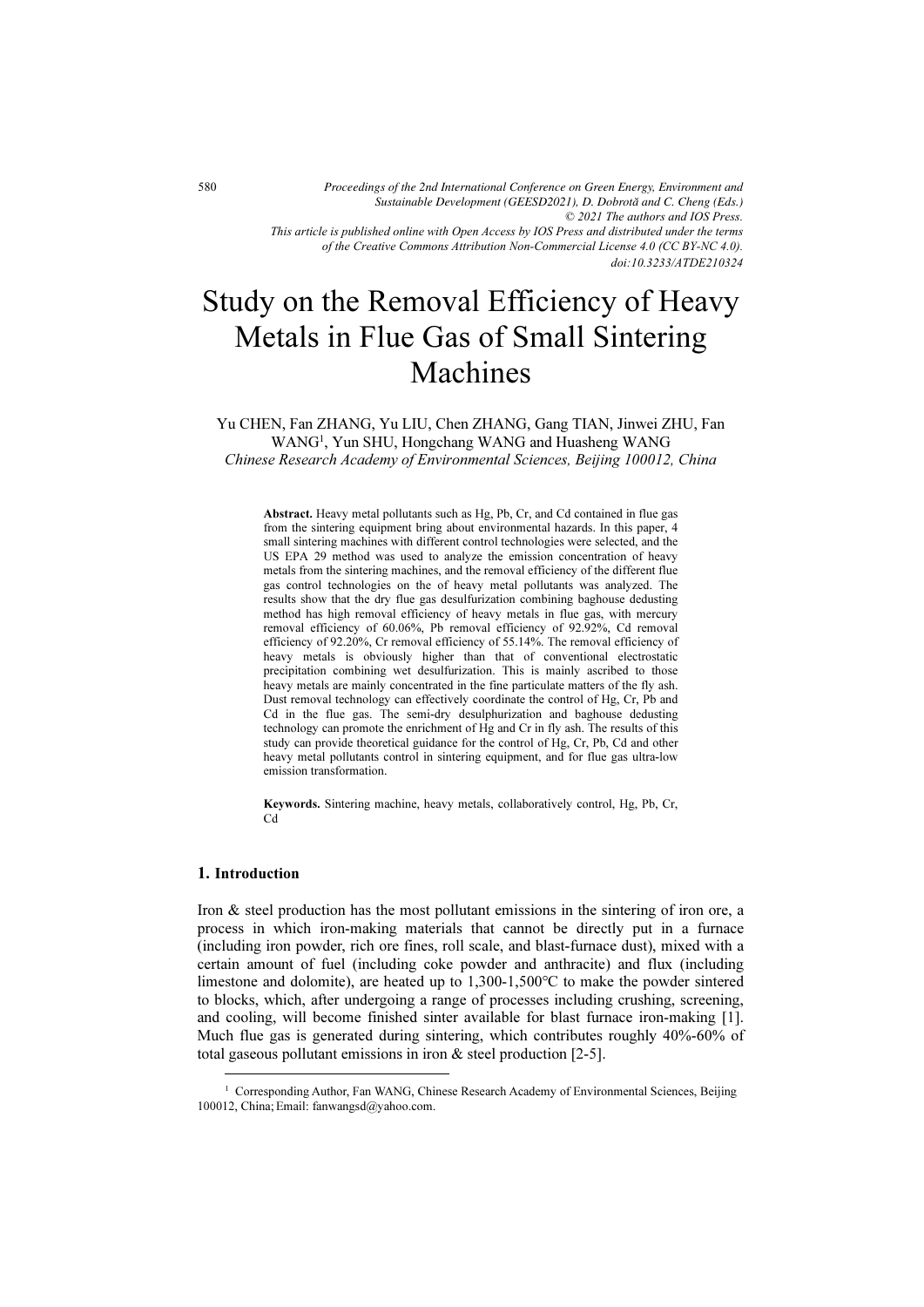Sintering requires large quantities of fuel and ores, which contain certain amounts of heavy metals such as mercury (Hg), plumbum (Pb), chromium (Cr), and cadmium (Cd), in addition to a certain amount of sulfur content. In addition to conventional pollutants like sulfur dioxide  $(SO_2)$ , nitric oxides  $(NO_X)$ , and particulate matters which are among the high-temperature flue gases emitted by the head of sintering machines, heavy metal emissions such as mercury, plumbum, chromium, and cadmium are sparking increasing attention [6-7]. Reportedly, the mercury content in iron ore is generally 0.01-0.05mg/kg [8]. As shown by relevant studies, each tonne of produced crude steel means around 40mg of mercury emissions, above 80% of which go into the air in the form of gaseous zero-valent mercury along with sintering flue gas, with the remaining 20% existing in the form of gaseous divalent mercury and mercury particulates [9-11].

As pollution control facilities can help to remove heavy metal pollutants to some extent, studies have been carried out in both China and elsewhere with respect to mercury emissions from flue gas of sintering machines. However, there have been few studies carrying out such heavy metal pollutants as plumbum, chromium, and cadmium, all of which feature difficulties in biodegradation, great harm, and prolonged cycles, among others. As such, delving into the characteristics of heavy metal pollutants (Hg, Pb, Cd, and Cr) emitted by sintering machines can be of great realistic significance to controlling heavy metal pollution in the air, and thus to minimize harms to the ecological environment and human health. Small-sized sintering machines are widely distributed and many of them have yet to complete upgrading towards ultra-low emissions (ULE). Considering this, this study evaluating the efficiency of pollution control facilities on removing heavy metal pollutants may provide a basis for selecting ULE control measures.

#### 2. Experimental Method and Instruments

#### 2.1. Study Object

Four sintering machines less than 180m<sup>2</sup> were selected and the technologies used to control their flue gas pollution is shown in table 1. Their NOx emission concentration was below  $300$ mg/m<sup>3</sup> and no denitration facilities were installed. To control flue gas pollutants, the technology of electrostatic dedusting in combination with wet limestone-gypsum flue gas desulfurization (FGD) was used.

|                | No. Dedusting technology Desulfurization technology   | Deep purification technology |
|----------------|-------------------------------------------------------|------------------------------|
|                | Electrostatic dedusting Wet limestone-gypsum FGD      | -                            |
| 2              | Electrostatic dedusting Wet magnesium hydroxide FGD - |                              |
| $\mathcal{R}$  | Semi-dry FGD                                          | Bag dedusting                |
| $\overline{4}$ | Electrostatic dedusting Wet limestone-gypsum FGD      | $\overline{\phantom{a}}$     |

Table 1. Technical measures for flue gas pollution control.

## 2.2. Sampling Method and Instrument for Flue Gas

Each sampling point was set after dedusting and after desulfurization. At each sampling point, parallel samples were collected three times before they were averaged. For this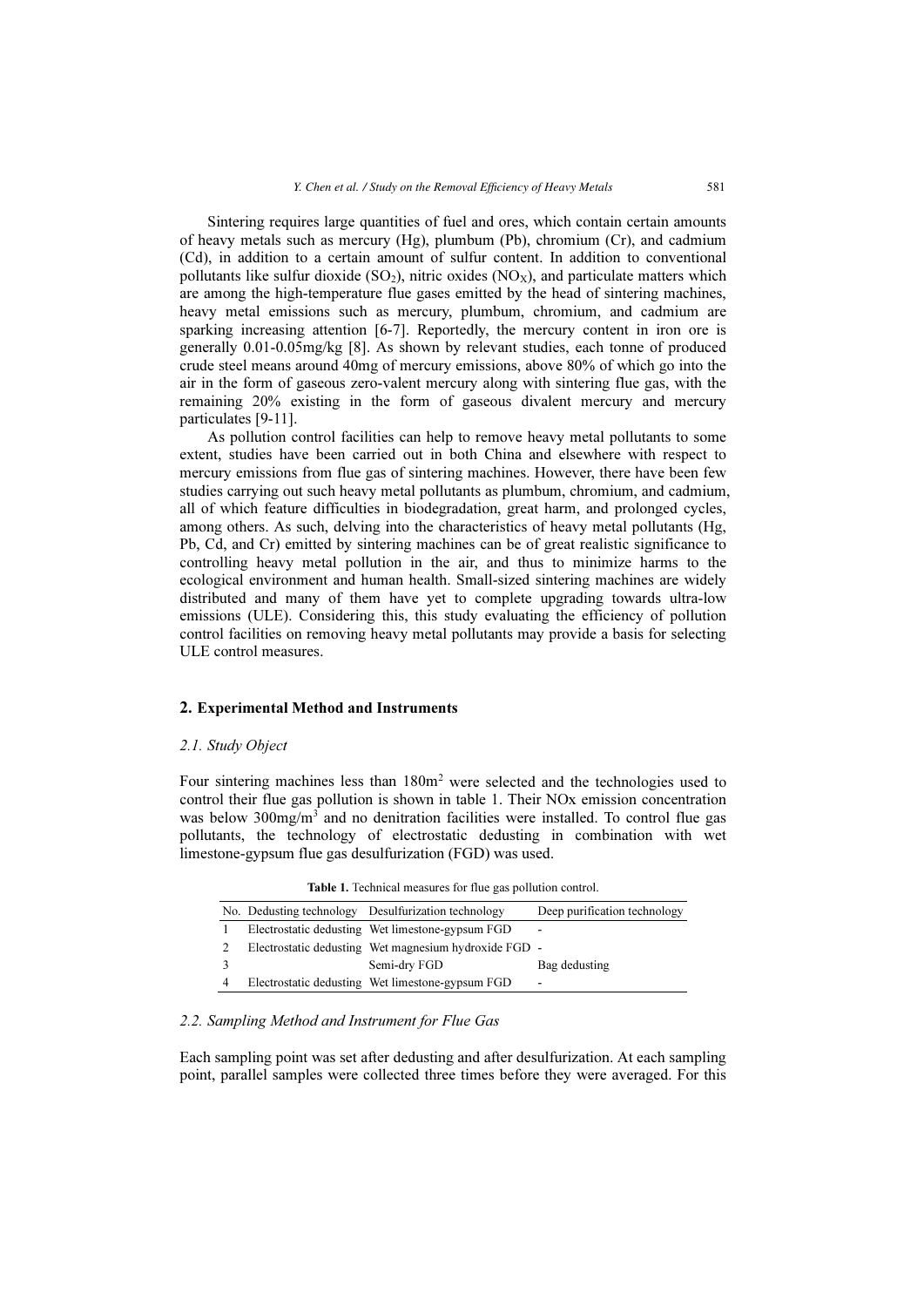study, the EPA Method 29 (M29 method) [12-14] was used for sampling and analyzing the heavy metal emission concentrations of sintering machines. The M29 method, issued by the US Environmental Protection Agency (EPA), is the standard method for testing metal content in flue gas from stationary sources. The method includes analysis and testing of the total amount of heavy metals such as Hg, Cr, Pb, and Cd. The sampling system for the M29 method is shown in figure 1.

The XC 572 heavy metal sampler by Apex Instrument was used for sampling flue gas. The sampling process was isokinetic sampling, with a sampling time of about 1 hour and a sampling air flow of about 1m<sup>3</sup>. To prevent devaporation in flue gas, which may affect analysis result, the temperature of the sampling tube remained 120℃. Particulated heavy metals were captured by quartz fiber filter paper and gaseous heavy metals were absorbed by  $HNO<sub>3</sub>/H<sub>2</sub>O<sub>2</sub>$  solution and  $KMnO<sub>4</sub>/H<sub>2</sub>SO<sub>4</sub>$  solution.



Figure 1. M29 sampling system.

#### 2.3. Analysis Method for Heavy Metals

The USEPA Method 29 was used to collect samples. In analyzing particulated heavy metals, the method as set forth in the ASTM D6414 standard of the US was followed. Specifically, the samples collected to filter membranes were recovered and digested, before the content of heavy metals of these samples were measured using Atomic Absorption Spectrometry (AAS) or ICP-AES [14-15]. The ingredients of other heavy metals in the liquid samples including effluents were analyzed using AAS and ICP-OES.

#### 3. Result and Analysis

## 3.1. Emission Characteristics of Heavy Metal Pollutants before and after Flue Gas Control

The USEPA Method 29 was used to collect samples of heavy metal pollutants in flue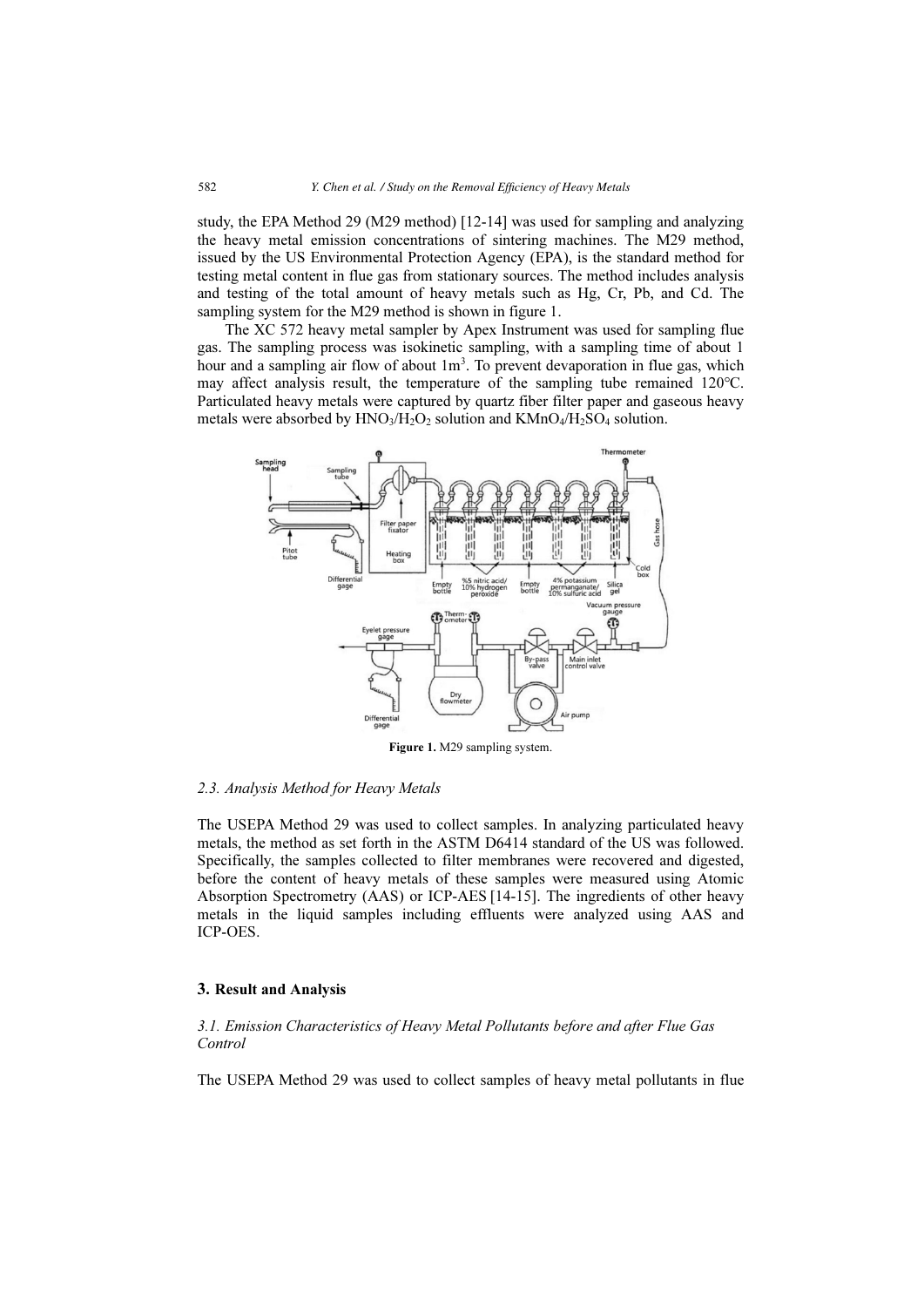gas, and after analysis and testing by ICP-OES, the concentrations of heavy metal pollutants (Hg, Cr, Pb, and Cd) in flue gas before and after flue gas control were obtained, as shown in table 2.

| No. |                        | Heavy metal concentration in flue gas $\mu$ g/m <sup>3</sup> |        |      |       |  |
|-----|------------------------|--------------------------------------------------------------|--------|------|-------|--|
|     | Flue gas testing point | Hg                                                           | Pb     | Cd   | Cr    |  |
|     | Before dedusting       | 18.69                                                        | 348.56 | 1.50 | 17.52 |  |
|     | After desulfurization  | 8.34                                                         | 56.43  | 0.43 | 14.34 |  |
|     | Before dedusting       | 26.35                                                        | 402.64 | 3.01 | 41.79 |  |
| 2   | After desulfurization  | 11.24                                                        | 73.23  | 1.54 | 32.13 |  |
| 3   | Before desulfurization | 27.79                                                        | 186.54 | 2.05 | 36.49 |  |
|     | After dedusting        | 11.10                                                        | 13.20  | 0.16 | 16.37 |  |
|     | Before dedusting       | 69.90                                                        | 130.44 | 2.22 | 72.10 |  |
| 4   | After desulfurization  | 41.69                                                        | 22.00  | 1.04 | 53.28 |  |

Table 2. Emission concentrations of heavy metals from sintering machine.

As shown in table 2, before control facilities in flue gas,  $\rho(Hg)$  was 18.69-60.90 μg/m<sup>3</sup>, averaging 35.68 μg/m<sup>3</sup>;  $\rho$ (Cr) was 17.52-70.10 μg/m<sup>3</sup>, averaging 41.98 μg/m<sup>3</sup>;  $\rho(Pb)$  was 130.44-402.64μg/m<sup>3</sup>, averaging 267.05 μg/m<sup>3</sup>; and  $\rho(Cd)$  was 1.50~3.01μg/m<sup>3</sup> , averaging 2.20 μg/m<sup>3</sup> . In descending order, the original emission concentrations of the four heavy metal pollutants were successively  $\rho(Pb)$  $\rho(Cr)$   $>$  $\rho(Hg)$  $\geq$ <sub>p</sub>(Cd). As noted in the EU Industrial Emissions Directive [16], in the flue gas of sintering machines, the original emission concentration of Pb averages about 3 mg /Nm<sup>3</sup> and that of Hg averages about 15-82 µg /Nm<sup>3</sup>. The analysis result of this paper shows that, the original emission concentration of Pb in the flue gas of sintering machines is lower than the concentration stipulated in 2010/75/EU, while the original emission concentration of Hg is relatively close to the concentration stipulated in 2010/75/EU.

An analysis of table 2 reveals that after control facilities,  $\rho(Hg)$  was 8.34-41.69 μg/m<sup>3</sup>, averaging 18.09 μg/m<sup>3</sup>;  $ρ$ (Cr) was 14.34-53.28μg/m<sup>3</sup>, averaging 29.03 μg/m<sup>3</sup>;  $\rho$ (Pb) was 13.20-73.23 μg/m<sup>3</sup>, averaging 41.22 μg/m<sup>3</sup>; And  $\rho$ (Cd) was 0.16-1.54 μg/m<sup>3</sup>, averaging  $0.79 \mu g/m^3$ .

# 3.2. Efficiency of Wet Desulphurization in Controlling Heavy Metal Pollutants in Flue Gas

Figure 2 shows the efficiency of three wet flue gas pollution control facilities in controlling heavy metal pollutants in flue gas (Hg, Cr, Pb, and Cd). It is found that the removal efficiency of electrostatic dedusting in combination with wet desulphurization is 40.36 %-57.34 % for Hg, 81.81 %-83.81 % for Pb, 48.84 %-71.33 % for Cd, and 18.15 %-26.10 % for Cr.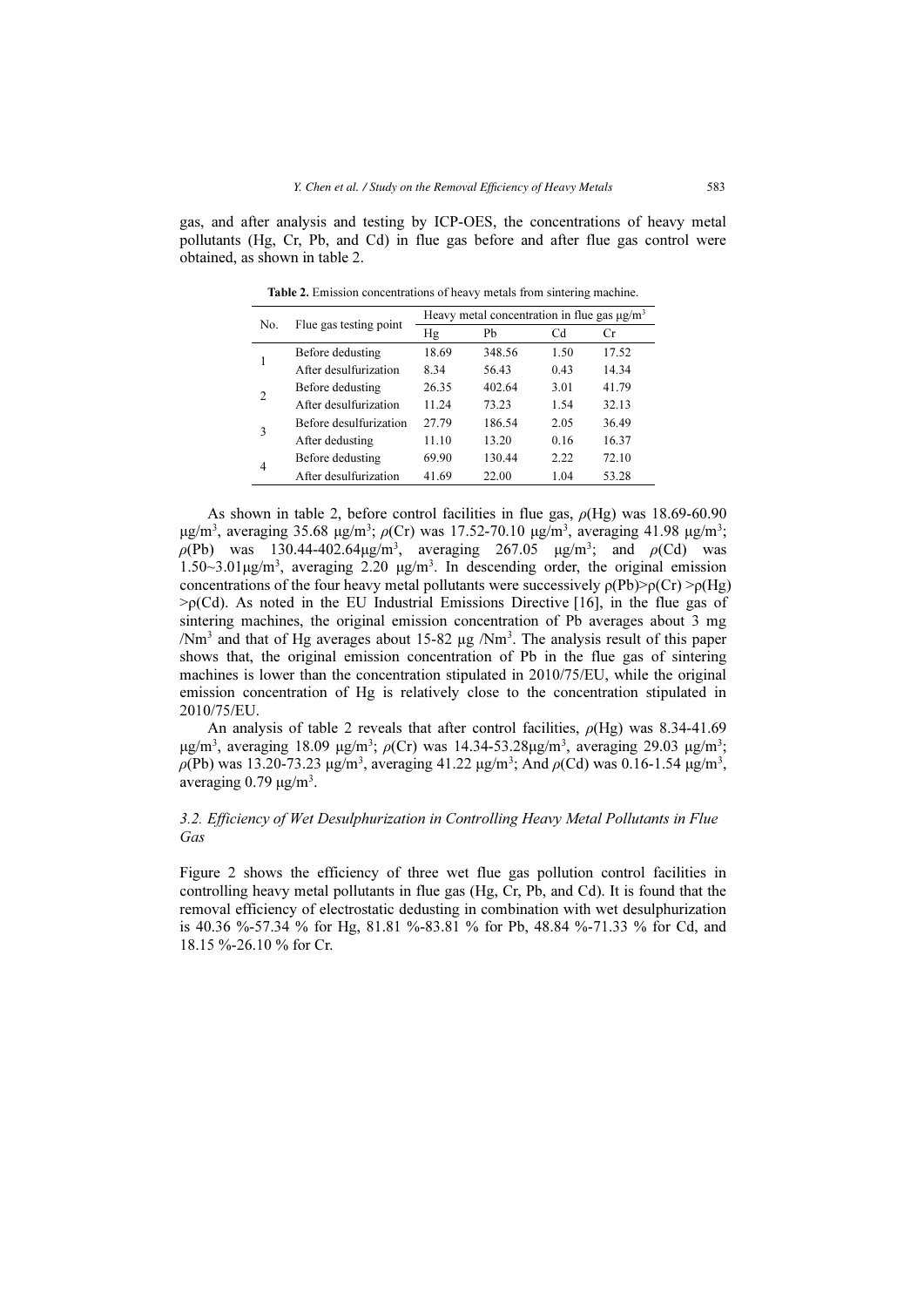

Figure 2. Removal efficiency of the heavy metals of the wet flue gas cleaning system.

Relevant studies have indicated that, Hg in flue gas exists primarily in the form of particulated Hg and gaseous Hg. It is difficult to remove gaseous zero-valent Hg through wet spraying. Electrostatic dedusting can remove much of particulated Hg. Therefore, wet desulphurization in combination with electrostatic dedusting can remove much of particulated Hg and some absorbable divalent Hg. As the flue gas of sintering machines has high levels of chlorine element, Cr can easily react with chlorine and others to form water-soluble compounds. The removal efficiency for Cr is low, because Cr exists mainly in the form of chlorides and sulfates and is highly volatile in flue gas, and some of Cr gathers on fine particulate matters. In the condition of high-temperature flue gas, chlorine element can easily react with Pb to form water-soluble  $Pb^{2+}$ , which can be easily absorbed through wet desulfurization. An overwhelming majority of Pb exists in flue gas in the form of particulates and can be easily removed through electrostatic dedusting. Therefore, the removal efficiency for Pb is high. The Cd in flue gas exists mainly in the form of chlorides, sulfates, and elementary substance Cd, which can be easily adsorbed or congealed on the surface of fly ash particles to form particulated Cd, which can be easily removed through dedusting units.

As for wet desulfurization and dedusting, the removal efficiency for Pb is the highest, followed by for Cd, Hg, and Cr. In the flue gas of sintering machines, Pb and Cd exist mainly in the form of compounds and it is easy to be adsorbed or congealed on particles and therefore to be removed by dedusting units. Some Hg and Cr in the flue gas of sintering machines exists in the form of elementary substance and has low vapour pressure. Some of Hg and Cr exist in the form of gas and the removal efficiency for them through spraying is not obvious. Therefore, the removal efficiency for them is low.

## 3.3. Efficiency of Dry Desulphurization and Dedusting in Controlling Heavy Metal Pollutants in Flue Gas

Figure 3 shows the efficiency of the dry flue gas purification system in controlling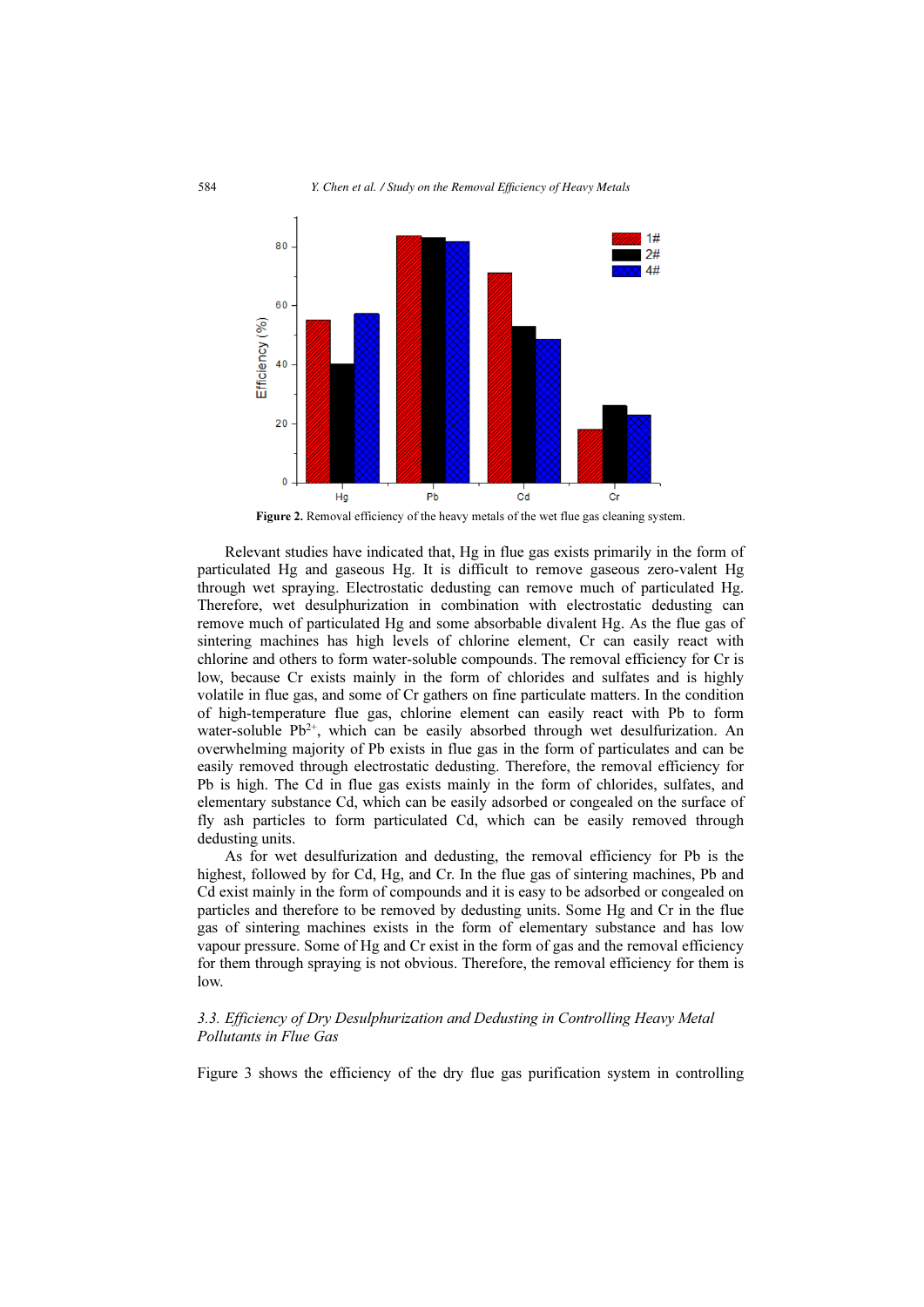heavy metals in the flue gas of the head of sintering machines. It is found that the removal efficiency of dry desulfurization in combination with bag dedusting is 60.06% for Hg, 92.92% for Pb, 92.20% for Cd, and 55.14% for Cr.



Figure 3. Removal efficiency of the heavy metals of the dry flue gas cleaning system.

The efficiency on removing heavy metals of dry flue gas desulfurization and dedusting is significant. Through comparison with figure 2, it is found that the removal efficiency of electrostatic dedusting in combination with wet desulphurization for Cr is only 18.15 %-26.10 %; while the removal efficiency of dry flue gas desulfurization in combination with bag dedusting for Cr is up to 55.14 %, and the removal efficiency for Hg, Pb, and Cd is also increased.

This is mainly because, heavy metals primarily gather in fine particulate matters in fly ash, dry desulfuration makes large quantities of fly ash and desulfurizer fully exposed to flue gas, and some gaseous Cr and other heavy metals are adsorbed on particles before being removed through subsequent bag dedusting. Meanwhile, the particles on the surface of the bag increases adsorbing time, which makes it easier for heavy metals in flue gas to be adsorbed on particles, transforming gaseous heavy metals into particulated ones, which are collected through bag dedusting. In this way, these heavy metal pollutants are removed [17-18].

Dedusting technology can effectively control Hg, Cr, Pb, and Cd in flue gas. Semi-dry desulfurization in combination with bag dedusting can significantly improve the removal efficiency for Hg and Cr gathering on fly ash.

## 3.4. Analysis of Heavy Metals in Solid Samples

The wet desulphurization gypsum and dry desulphurization dedusting ash were respectively sampled. The desulphurization gypsum was collected from dewatering belt conveyor or gypsum stockpile; bag dedusting ash samples were taken from desulphurization ash bin. There were 3 samplings, with a time interval of 30min between two samplings. After reduction, 1kg of samples was collected and sealed up for keeping. The ASTM D6414 method of the US was followed for analyzing solid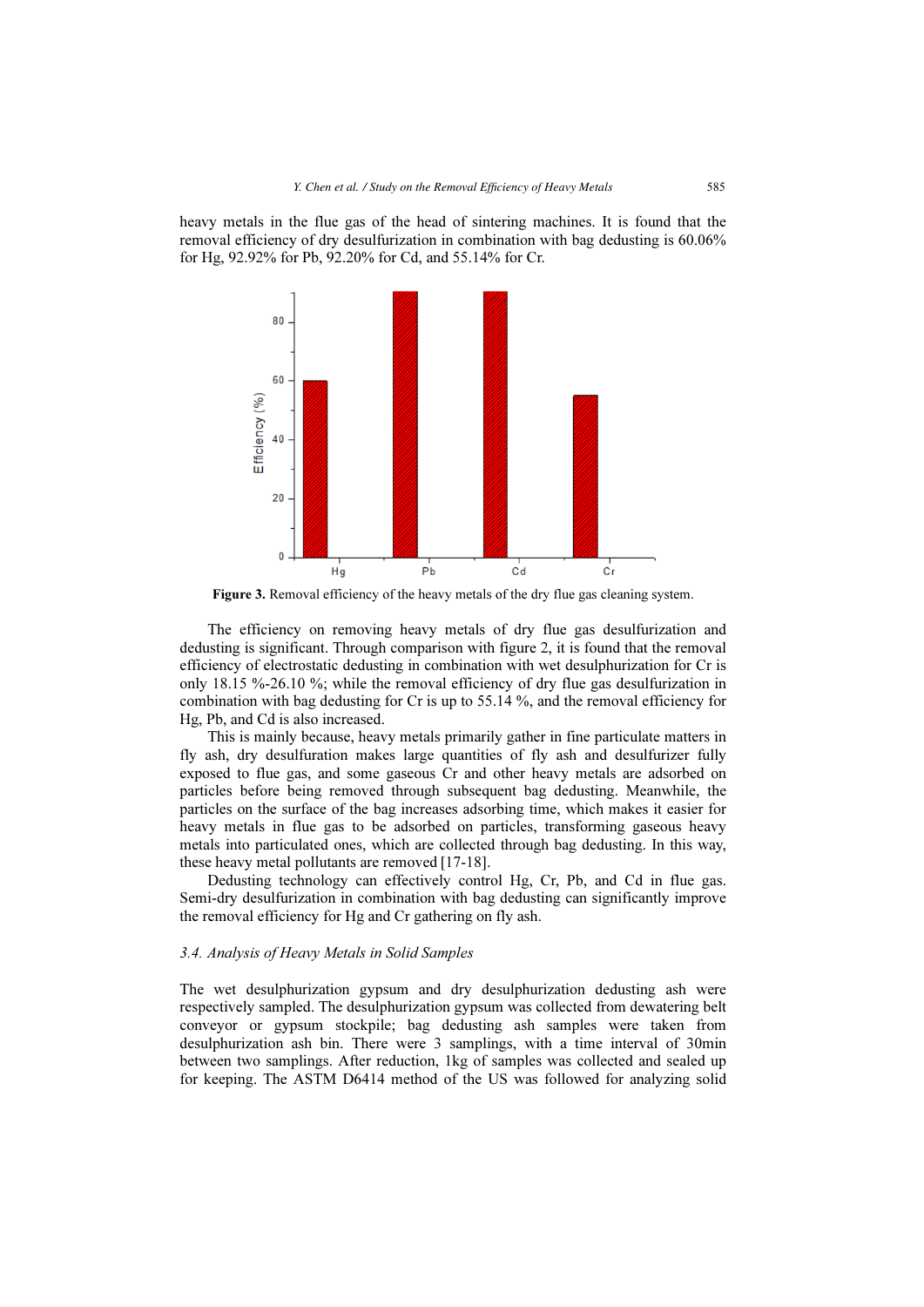samples.

Table 3 shows the analysis result of heavy metals in solid samples. Pb has the highest content of 3.00 mg/kg. As shown in figure 3, dry desulfurization in combination with bag dedusting can significantly enable Pb to gather; dry desulfurization in combination with bag dedusting can effectively enable Cd to gather; Cd content in the ash of bag dedusting unit is higher than in desulphurization gypsum. The mechanism behind the gathering of Hg, Pb, Cr, and Cd during desulfurization and dedusting of flue gas in small-sized sintering machines remains to be further studied.

| <b>Pollution control technology</b>             | <b>By-product</b>                       | Hα   | Рb   | Cd    | Cr<br>(mg/kg)(mg/kg)(mg/kg)(mg/kg) |
|-------------------------------------------------|-----------------------------------------|------|------|-------|------------------------------------|
| Electrostatic dedusting+Wet<br>desulphurization | Desulphurization gypsum                 | 0.54 | 0.01 | 0.001 | 0.002                              |
| Dry desulfurization+Bag dedusting               | Bag dedusting ash                       | 0.16 | 3.00 | 0.02  | 0.01                               |
| Electrostatic dedusting+Wet<br>desulphurization | By-product from slag<br>desulfurization | 0.12 | 0.38 | 0.003 | 0.51                               |

Table 3. Heavy metal contents in by-products of sintering machine.

## 4. Conclusions

Flue gas pollutants of sintering machines are mainly emitted through their head. By analyzing the emission characteristics of heavy metal pollutants of sintering machines, this paper studies the efficiency of different flue gas control facilities in removing heavy metal pollutants, with the following conclusions reached:

According to the result of testing on the emission concentration of heavy metals in the head of 4 sintering machines, Pb has the highest concentration, and Cd has the lowest. In descending order, the original emission concentrations of the four heavy metal pollutants were successively  $\rho(Pb) > \rho(Cr) > \rho(Hg) > \rho(Cd)$ .

In the flue gas of sintering machines, Pb and Cd exist mainly in the form of compounds and it is easy to be adsorbed or congealed on particles and therefore to be removed by dedusting units. Some Hg and Cr in the flue gas of sintering machines exists in the form of elementary substance and has low vapour pressure. Some of them exists in the form of gas and the removal efficiency for them through spraying is not obvious. Therefore, the removal efficiency for them is low.

Dry flue gas desulfurization and dedusting can significantly remove heavy metals. Because heavy metals mainly gather in fine particle matters in fly ash, dedusting technology can effectively and collaboratively control Hg, Cr, Pb, and Cd in flue gas. Semi-dry desulfurization in combination with bag dedusting can improve the removal efficiency for Hg and Cr gathering on fly ash.

To the best of our knowledge, there are much more studies regarding control over conventional pollutants of sintering machines than regarding heavy metal pollutants. Considering this, this study into the efficiency of pollution control facilities on removing heavy metal pollutants may provide a basis for selecting ULE control measures.